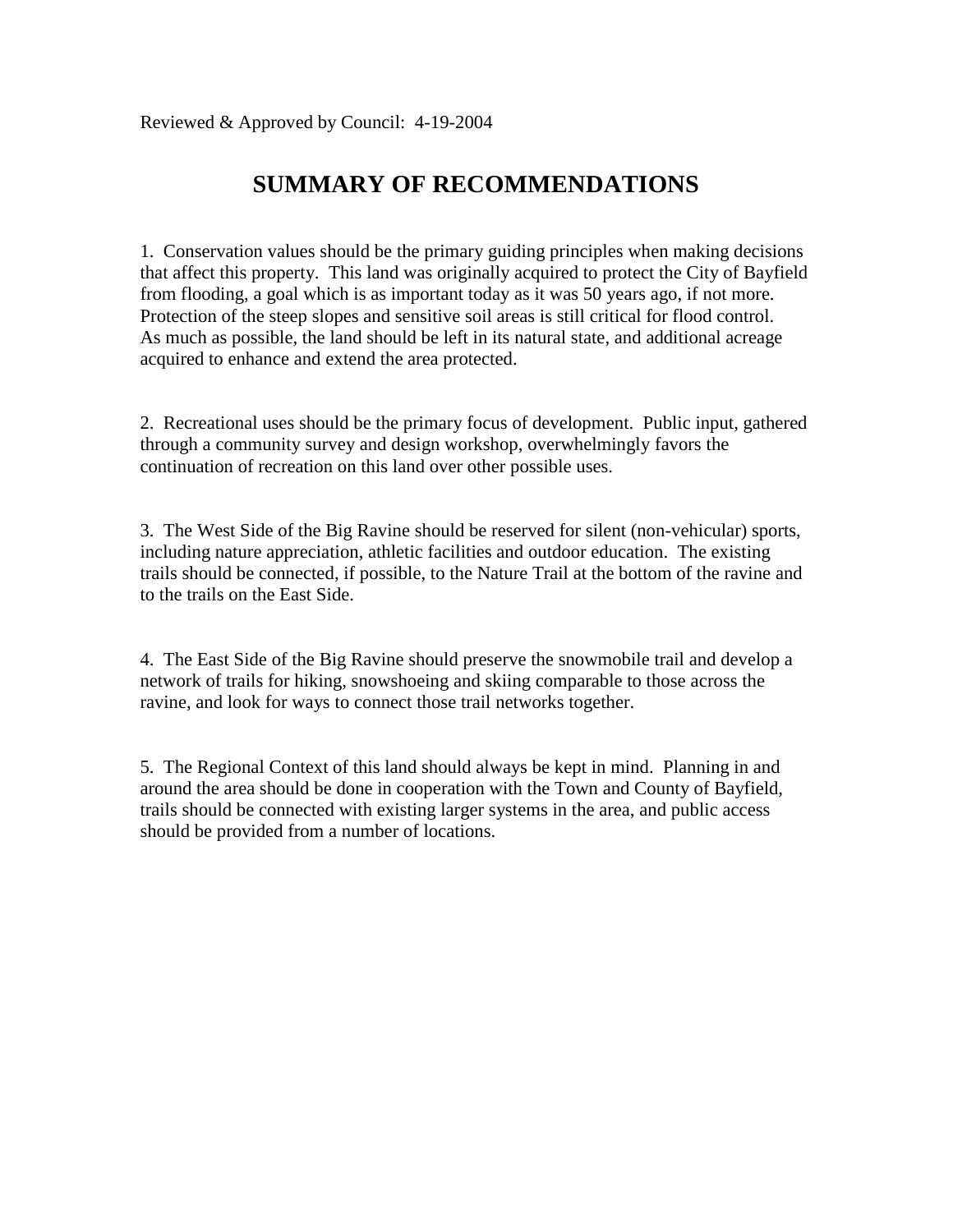## **HISTORY**

The 120 acres of land that is the subject of this report is located at the top of the large ravine behind the school, and was purchased by the City of Bayfield in the 1950s to serve as watershed protection against floods like the one which devastated the downtown in 1942. It was annexed to the city in 1992, and remains zoned for forestry. Current uses include a soccer field, boat cradle storage, and hiking trails on the west side of the ravine; the snowmobile trail runs along the east side of the ravine. In 1997 the property was evaluated by the USDA's District Soil Conservationist, Thomas Cogger, who noted that the area is made up of highly fragile soil areas which are subject to erosion, and recommended that it be managed for watershed protection, low impact recreational uses (citing the opportunity to develop a hiking/nature trail system to complement the trails that already exist) and forest products; he also noted that "unplanned housing developments, road building and similar developments that alter a watershed's hydrology could have significant adverse down-stream impacts at Bayfield." In 2000, the 120-Acre Planning Committee was created, and began its study of the area.

### **120-ACRE PLANNING COMMITTEE**

In the fall of 2000, the City Council authorized the Mayor of Bayfield, Larry MacDonald, to form the 120-Acre Planning Committee to study the area, identify possible uses for the property and ways of implementing them. The committee's recommendations would be submitted to the Comprehensive Plan Task Force for incorporation into the City of Bayfield's Comprehensive Plan in the fall of 2001. Members of the committee were Andy Falconer-Brown and Nan Fey (co-chairs), Larry MacDonald (Mayor), Jill Wolf-Rennicke (City Council), Ruth Oppedahl (Bayfield Regional Conservancy), Arnold Marten, and Orvin Clark. The committee met every two weeks from October of 2000 through May of 2001 in the Bayfield Carnegie Library; all meetings were public, and notice was provided according to the Wisconsin Open Meetings statutes. Guests were invited to speak to the committee including representatives of the City's Department of Public Works (Mike Bonney and Tom Kovachevich), Parking Committee (Ted Gephart), and the USDA's Natural Resources Conservation Service (Tom Cogger and Gary Haughn). The committee also relied on public input gathered through the Community Survey conducted in January and the Community Visioning Workshop held in March of 2001. After eight months of study, the 120-Acre Planning Committee submitted this report in May of 2001. It was approved by the City Council on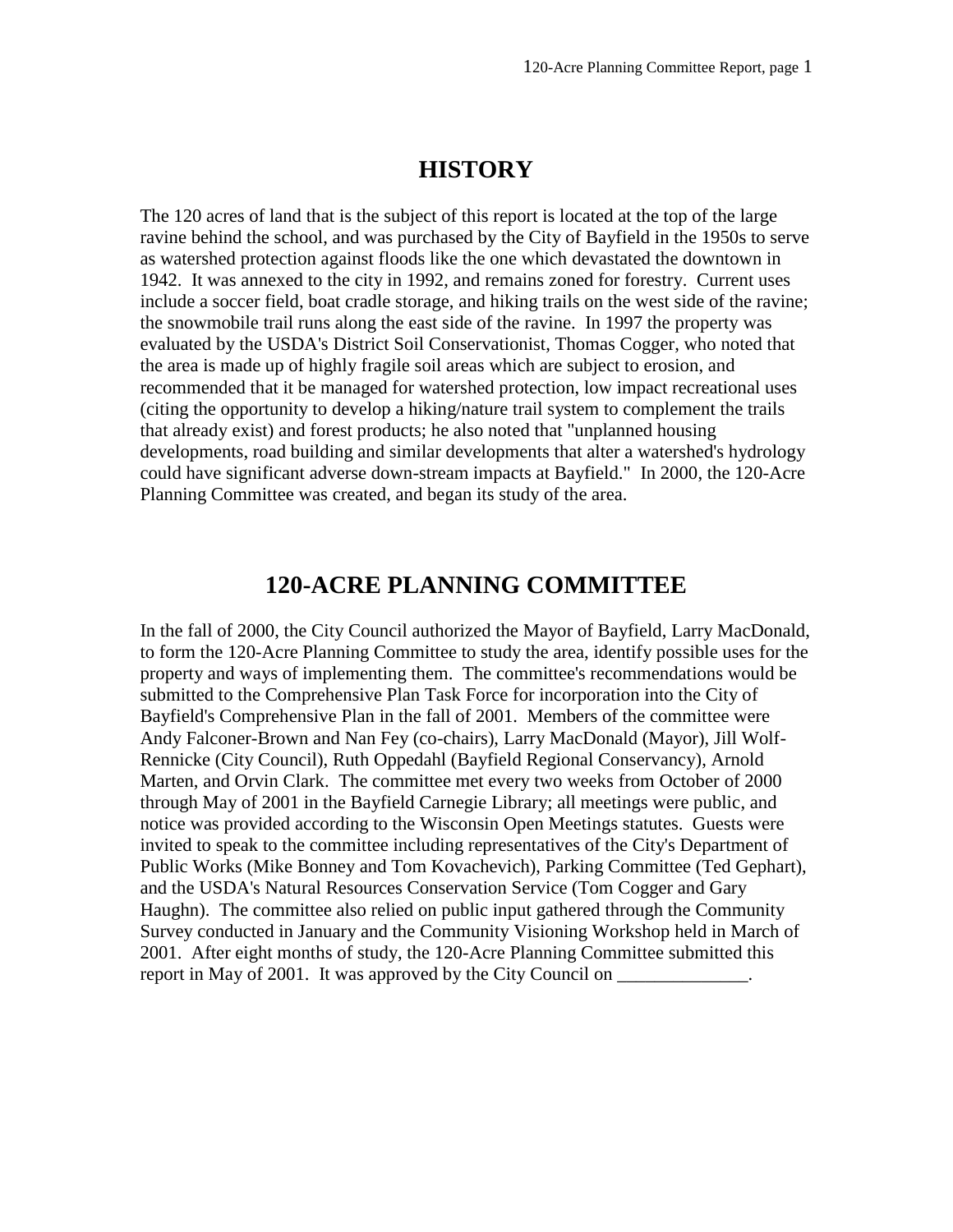# **ADJACENT LANDS**

The 120-acre property is made up of three forty-acre parcels, and looks on a map like a quarter-mile section missing its northwest corner. The 120-acre area is surrounded by:

**Bayfield School** To the south and east of the 120-acres lie the grounds of the Bayfield School. The school is built on the western edge of the large ravine, north of Rice Avenue.

**Clark Property** Along the power line, which is the southern boundary of the 120-acres, lies over 40 acres of undeveloped land that belongs to James and Orvin Clark. Their parcels extend from what would be Sixth Street on the east to the boundary of the city cemetery on the west, and Washington Avenue on the south. This property is being planned for residential development in the near future which could include a "green belt" connecting with the city's land.

**Lands to the West** On the western side of Martin Road, along the southwest 40-acre parcel, are orchards owned by James Erickson. The 40-acre parcel to the northwest, which would make up the rest of the quarter-mile section, belongs to Martin Peterson.

**Big Ravine** The large ravine extends from downtown Bayfield, trending northwest, to Olson Road in the orchards, a distance of approximately 2.5 miles. Its watershed includes an area of over 1000 acres on the top of the peninsula. A nature trail extends one-quarter mile along the streambed starting from Washington Avenue.

**Lands to the North** The land north of the northeast section of the 120-acres is privately owned and lies to the east of the large ravine. North of the Peterson property is the last steep segment of the ravine which is owned by James Erickson.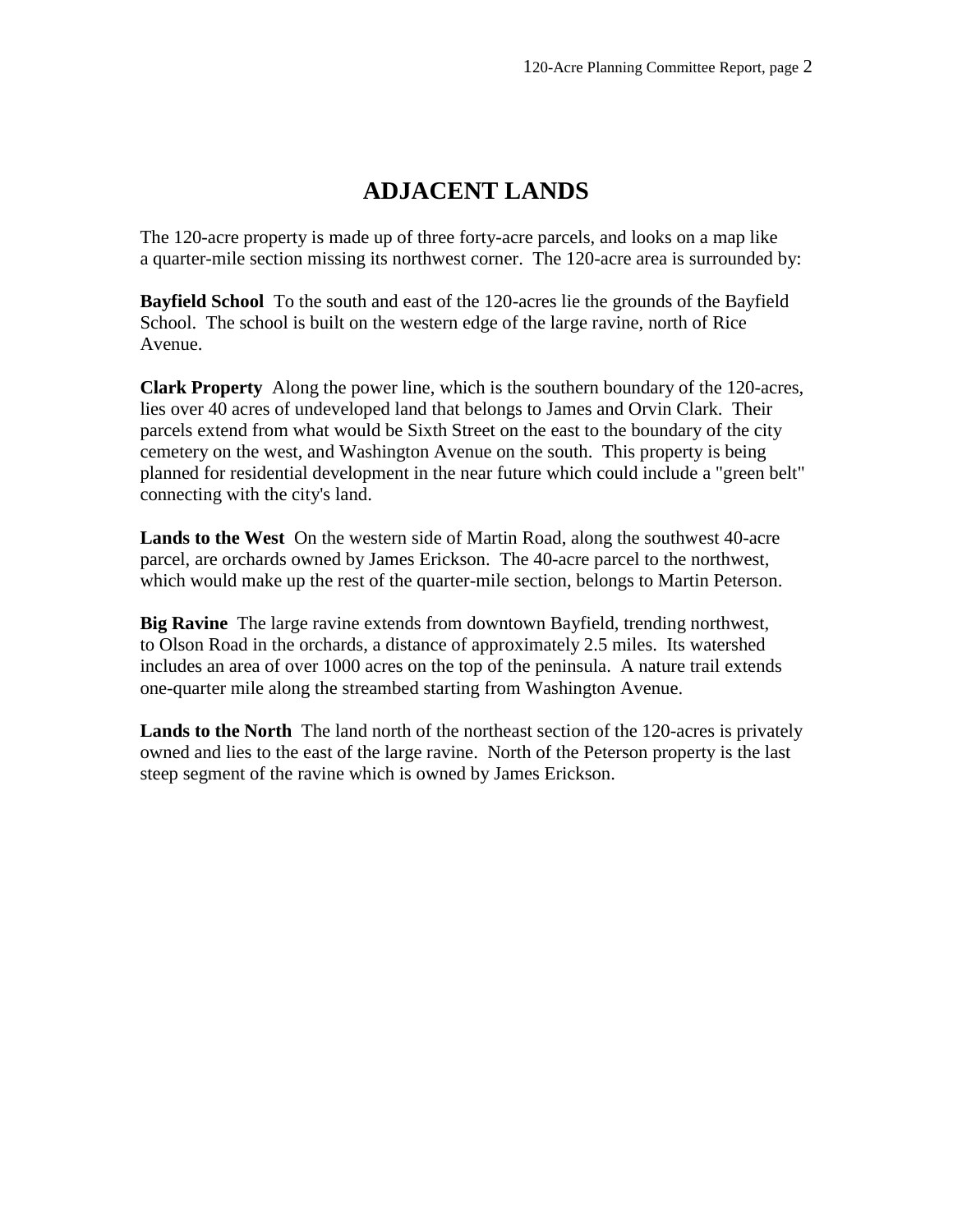### **RECOMMENDATIONS**

#### **Conservation values should be primary.**

The 120-acres was originally acquired to provide flood protection for the City of Bayfield, and has been left mostly in its natural state, zoned for forestry. The land is still needed for this purpose, but greater protection can be achieved by more particular zoning, cooperative agreements and other land use tools. Possible bases for additional protection would be its steep slopes and sensitive soils and its role in flood protection, its forests, its wildlife habitat, and appropriate uses. The City of Bayfield should take a stewardship role in safeguarding this land, which could be accomplished with conservancy easements as well as zoning. The city should develop partnerships with the Town of Bayfield for extending protection to lands in the watershed beyond the 120-acres, encompassing the rest of the large ravine. The Peterson property to the northwest was recommended for protection by the 1997 report on sensitive soils, and the city has adopted this goal in both its Outdoor Recreation Plan and Comprehensive Plan. The Bayfield Regional Conservancy, the local land trust, has purchased an option on this property, and has one year in which to make the necessary financial arrangements to purchase the land. Acquiring this parcel and keeping it for public purposes will allow for additional protection of the ravine and its western edge, and the extension of the recreational trail systems which originate on the properties to the south.

#### **Development should be primarily for recreational uses.**

The results of the community survey conducted in February, and the design workshop (charette) in March of 2001, overwhelmingly support recreational development of the 120-acres. Responses receiving the most support on the survey included "it should not be developed", "natural area with recreational trails", "outdoor classroom for environmental education", and "public park". Most of the comments received during the planning workshop were things like "trails, trails and more trails", "keep it wild", and "expand the athletic facilities, but not a lot."

There are limitations on construction development on this land. The old landfill on the west side of the large ravine, at the top of the Old Dump Road is covered by a clay cap to seal in its contents, and even the planting of trees in the vicinity must be cleared in advance with the DNR. It will not be possible to sink footings for any substantial construction in this area or drill wells within 1200 feet of the landfill area. The large ravine itself is also unsuitable for construction; both its steep slopes and edges must be preserved. On the East side of the large ravine, in the flatter area near Olson Road, there may be an opportunity for a small number of homes, but no city services extend to the area at the present time.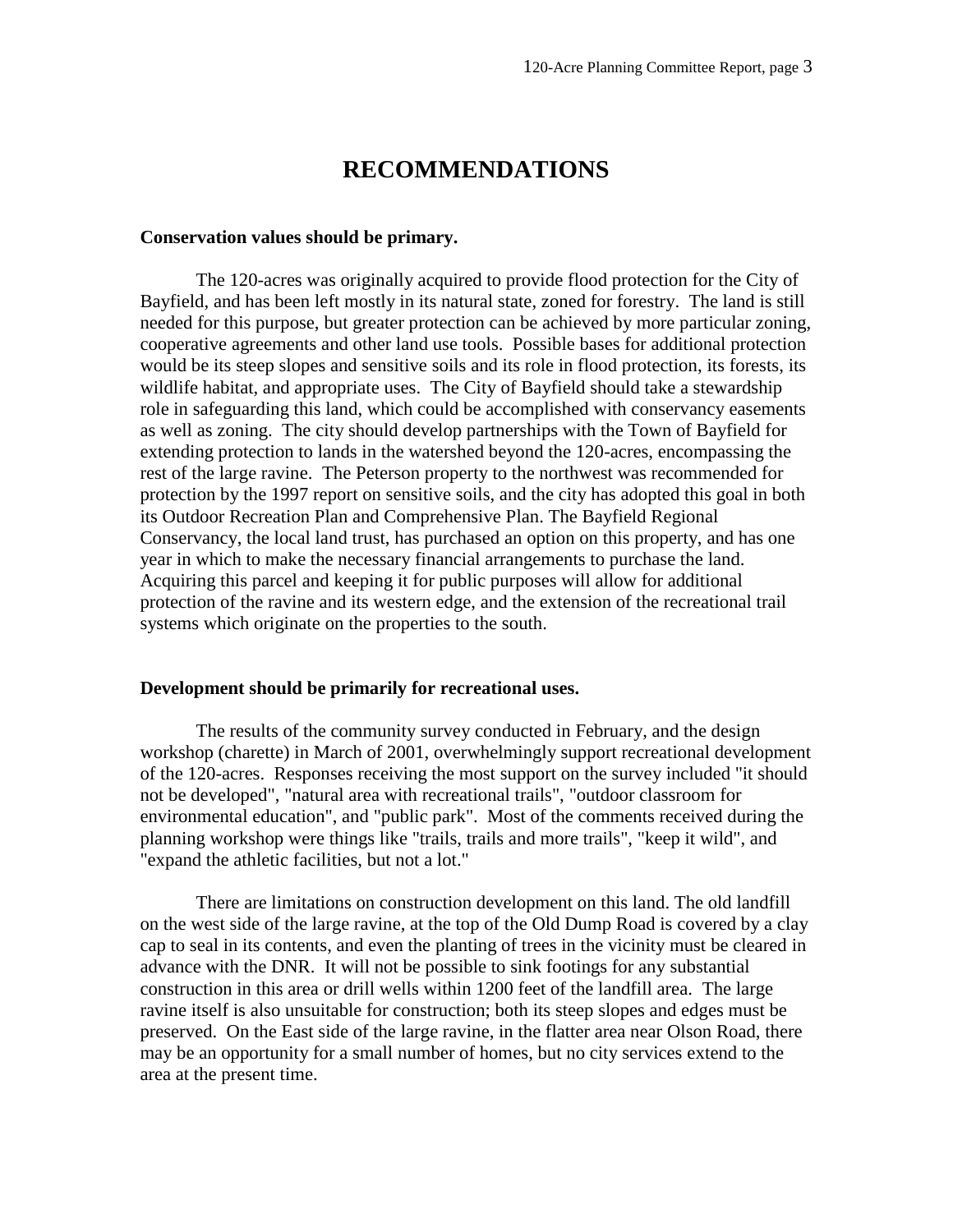#### **Recommended Uses on the Western Side of the Ravine.**

1. Continue the development of athletic facilities. Both the community and school would benefit from a full-sized soccer field which could host regional competitions. To accomplish this, additional topsoil will be needed, and the location of the field may need to be shifted farther to the west to take advantage of flatter ground. A forestry inventory should be completed before any trees are cleared, and the community should be notified of the project in advance to avoid confusion about the purpose of the clearing. Any re-planting of trees, below the eastern edge of the soccer field, will have to be approved by the DNR. It might also be possible to develop a regulation size running track around the perimeter of the soccer field, but this idea needs more investigation. The Technical Education classes have offered to move a shed which they have built up to the soccer field for storage of equipment. Amenities for fans could be developed including seating, concession, toilets and parking. This parking could be made available for downtown events, with a shuttle bus to take people to and from the cruise boats or Apple Fest, for example. To free additional space in this flat area, the city should explore alternate sites for boat cradle storage.

2. Support school uses of the property. The school intends to utilize the natural areas of the 120-acres for science, physical education and other class activities, thereby adding an outdoor classroom to its facilities. It has also been suggested that a ropes course be developed for team-building within the community, and possibly for use by other groups who would welcome an opportunity for this stress-challenge activity.

3. Develop silent sports trails. There is already a network of trails that has been established by hikers, skiers and snowshoers over the years. This trail system should be mapped and evaluated; there may be trails that should no longer be used, trails which should be relocated, as well as areas where there is a need for trails. Different activities require different types of trails, e.g. ski trails must be somewhat straighter than snowshoe trails, skate-skiing and sled dog trails must be wider, and questions of what uses can be successfully mixed on the trails need to be considered. During this trail evaluation process, trash should be removed from the area, and a plan developed to manage drainage. Bridges and/or boardwalks may be needed. Scenic overlooks should be identified, and a plan developed for their management (e.g. possible selective cutting of trees to preserve views).

4. Post this area as limited to non-vehicular use. It is against City of Bayfield ordinances to operate an ATV or snowmobile on municipal property between April 1<sup>st</sup> and November 1<sup>st</sup>. During the winter, these vehicles are allowed only on designated trails, and there are no such trails on the West side of the Big Ravine. The issue of whether or not to permit mountain bikes in this area will need to be determined, weighing issues of access, safety, trail condition and damage. At the present time, there is no ordinance governing the use of mountain bikes on undeveloped city land. It may be appropriate to allow mountain bikes on the dirt roads in this area, but not the trails.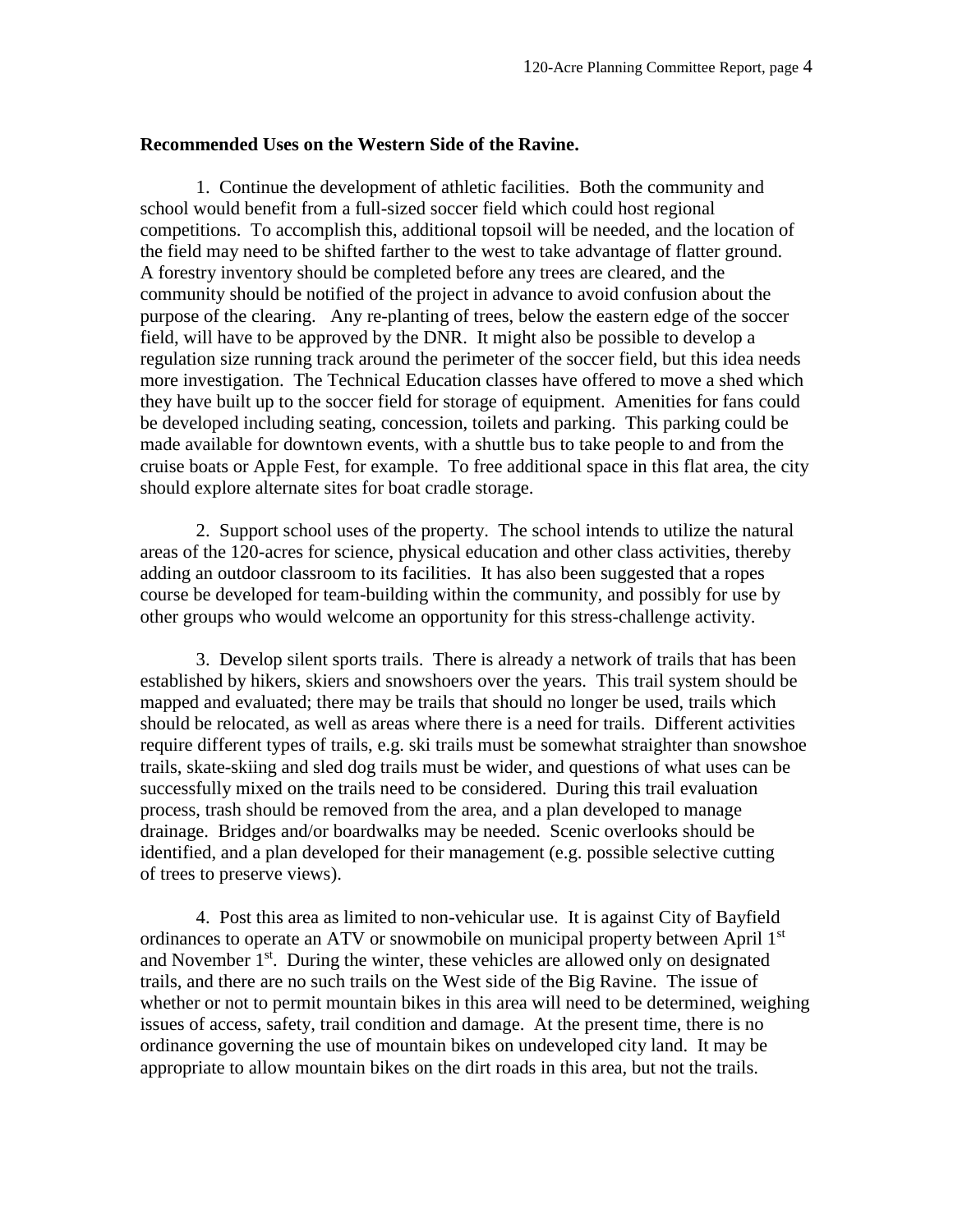5. Produce maps and signs for the trails. At designated trailheads (e.g. near baseball field, soccer field, reservoir and Olson Road), signs should be posted showing the trail routes and allowed uses. Dogs should be allowed off-leash, under voice control of their owners. Signs should remind dog-owners of these responsibilities, as well as the need to pick up after their dogs on the trail. Trail maps and descriptions could also be provided at the Chamber of Commerce. Signs should be limited on the trails to preserve the nature experience of users.

6. Look for opportunities to create a wider system of trails. Connect trails from the west side to the Ravine Nature Trail and trails on the east side. The Clark property should retain a natural buffer along the powerline on its shared border with the 120 acres, and the existing hiking trails along Sweeny Avenue and north of the reservoir. Extend the Nature Trail as far up the large ravine as possible, with the goal of reaching Olson Road.

7. Explore acquisition of the next ravine parcels. The two 40-acre parcels north of the soccer field have been recommended for conservation by the 1997 soil conservation study and the City of Bayfield's Outdoor Recreation Plan. This committee also recommends that this goal be included in the City of Bayfield's Comprehensive Plan.

8. Expansion of the city cemetery does not appear to be feasible using land in the 120-acres. The city's property along the eastern border of the cemetery is very steep north of the powerline (along the southern extension of Martin Road). South of the powerline, the land belongs to the Clarks.

9. Explore the potential for limited residential development, with a strong preference for affordable housing. It is possible that there is room for a small number of houses along the power line. The presence of the old landfill and sensitive soils may limit building opportunities in this area, so this possibility will need careful study and long-range planning. The committee identified the following important questions that should be answered to the satisfaction of the city's Plan Commission before any development is approved in this area and under what conditions:

- a) Location and number of proposed housing sites.
- b) Other sites identified for affordable housing in the city.
- c) Exact location and extent of the landfill and its clay cap.
- d) Possible health risks of living near the landfill.
- e) Precise limitations placed on activities that can be conducted on the landfill area itself and how far around the landfill other restrictions might apply.
- f) Recommendation of the DNR based on available information and answers to questions (c), (d), and (e) above.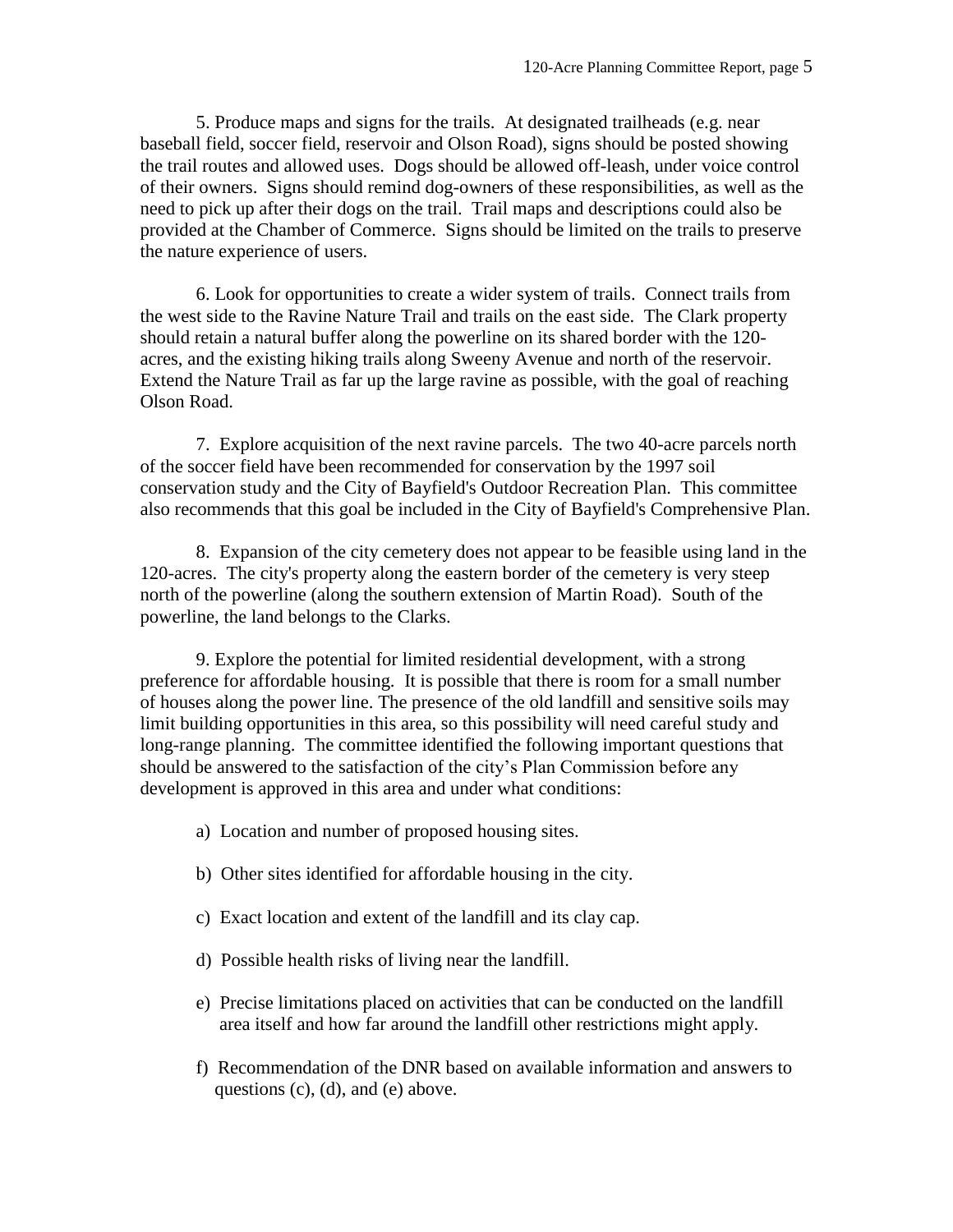- g) Recommendation of the NRCS based on soil and slope analysis of the area proposed for housing sites.
- h) How city services would be connected to the proposed sites, and the relationship of this to the development of the Clark property.
- i) What the road connections would look like, and whether the lot/block plat system would be preserved.
- j) Whether a water tower would be necessary (to support the development).

#### **Recommended Uses on the Eastern Side of the Ravine.**

1. Develop silent sport trails. At the present time, there do not appear to be any well-established footpaths in this section of the 120-acre property. The area should be surveyed, mapped and evaluated for possible routes of hiking, snowshoeing and crosscountry skiing trails, as well as for overlooks where benches might be placed.

2. Preserve snowmobile trail. The snowmobile trail along the eastern side of the Big Ravine connects to a county-wide system of trails, and provides access into the City of Bayfield. Owners of property along the trail have granted easements for this use, and this use only, during the winter months. This trail is not part of any official ATV trail system, and the city's ordinances prohibit use of ATVs during the period of April 1 through November 1 every year. Signs should be posted to clarify this situation for users.

3. Develop a route for public access from downtown onto the 120-acres. At the present time, there is no permission for people who are not riding snowmobiles to access this public land from downtown. The snowmobile route is only open during the winter months, and then only to snowmobiles. The possibility of allowing silent sport uses of the snowmobile trail in the summer months might be worth exploring; the trail is currently being used by some local residents for hiking, dog walking and mountain biking, and it is unlikely that these uses cause damage to the snowmobile trail.

4. Locate an access point at the northeast corner from Olson/Lampa Road. There is no marked access to the City of Bayfield's property here. The Town of Bayfield should be consulted about how to provide public access from this corner.

5. Explore the potential for limited residential development, with a strong preference for affordable housing. It is possible that there is room for a small number of houses on the flatter portion of this parcel, well away from the edge of the ravine. There are currently no city services that reach this area, however, and there may be sensitive soils which limit building opportunities, so this possibility will need careful study and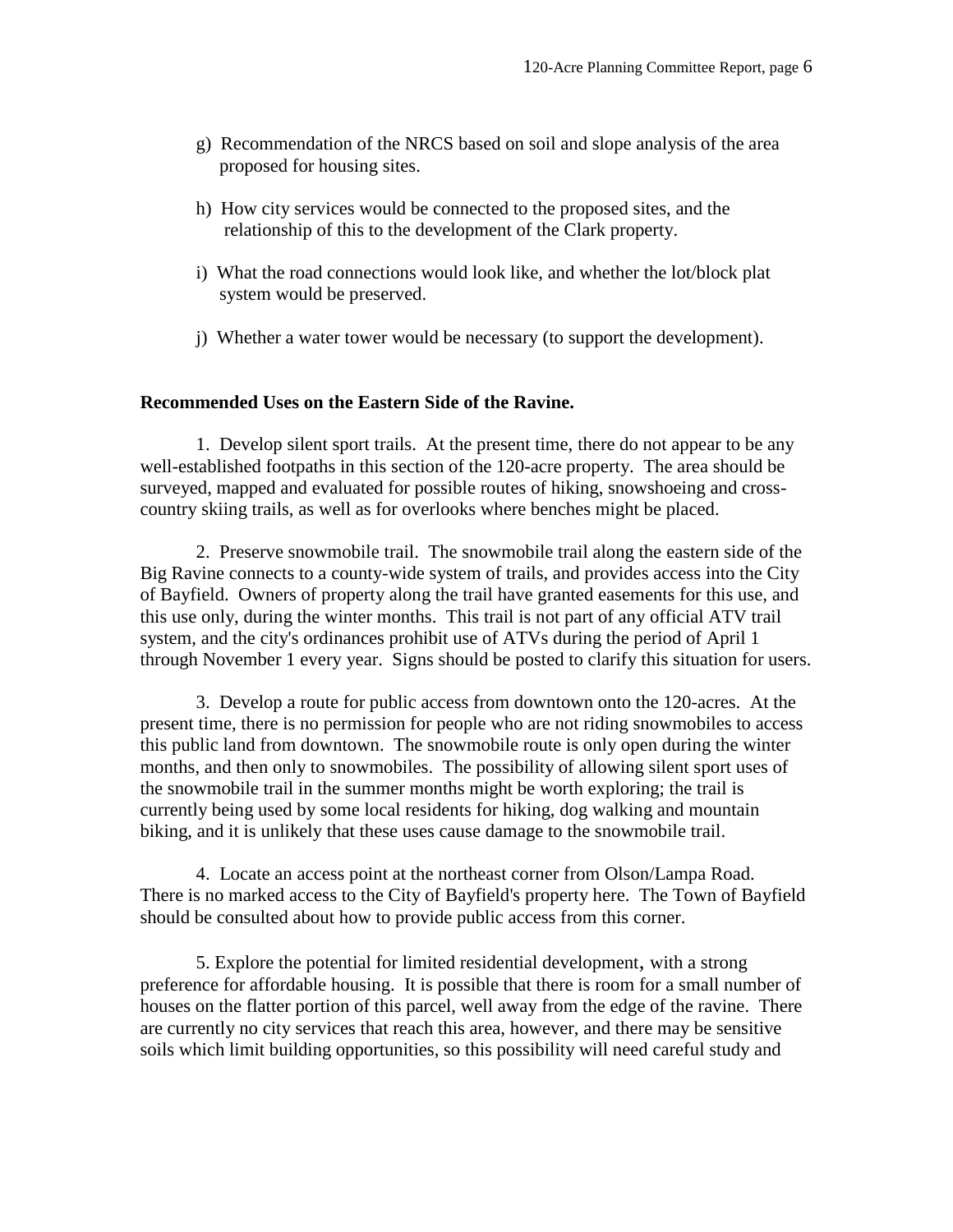long-range planning. The committee identified the following important questions that should be answered to the satisfaction of the city's Plan Commission before any development is approved in this area and under what conditions:

- a) Location and number of proposed housing sites.
- b) Other sites identified for affordable housing in the City.
- c) Recommendation of the NRCS based on soil and slope analysis of the area proposed for housing sites.
- d) How city services would be connected to the proposed sites.
- e) What the road connections would look like.
- f) Whether a water tower would be necessary (to support the development).

#### **The Big Picture.**

1. Think regionally. It is important to think regionally when considering options for this land. The large ravine drains more than 1000 acres of the surrounding land. Development of impervious surfaces on these upland acres within the watershed will change the characteristics of the run-off as well as its amount, and the control of development in these areas lies outside the jurisdiction of the City of Bayfield. Cooperation with the Town and the County is very important, and all efforts should be made to establish a good working relationship and some standards for development in the area, e.g. requiring hydrologic studies of the effects of proposed projects before approval is given. Development upstream could have drastic effects downstream in the City of Bayfield.

2. Network the trails. The trails on the 120-acres should be connected to other trails in the area wherever possible. In the City of Bayfield, the Brownstone Trail is already in place along the old railroad corridor south of downtown. There is talk of developing a similar trail to the north, connecting to the Dalrymple Campground. These trails should be shown on maps with the trails in Ravine Park, along with whatever connections can be made at the upper end of the ravine.

3. Develop a management plan. This report contains recommendations and ideas for many aspects of the 120-acre property, and should serve as a guide for decisionmaking. A separate management plan should be developed as soon as possible to identify priorities, specify goals, and describe how and when those goals will be met.